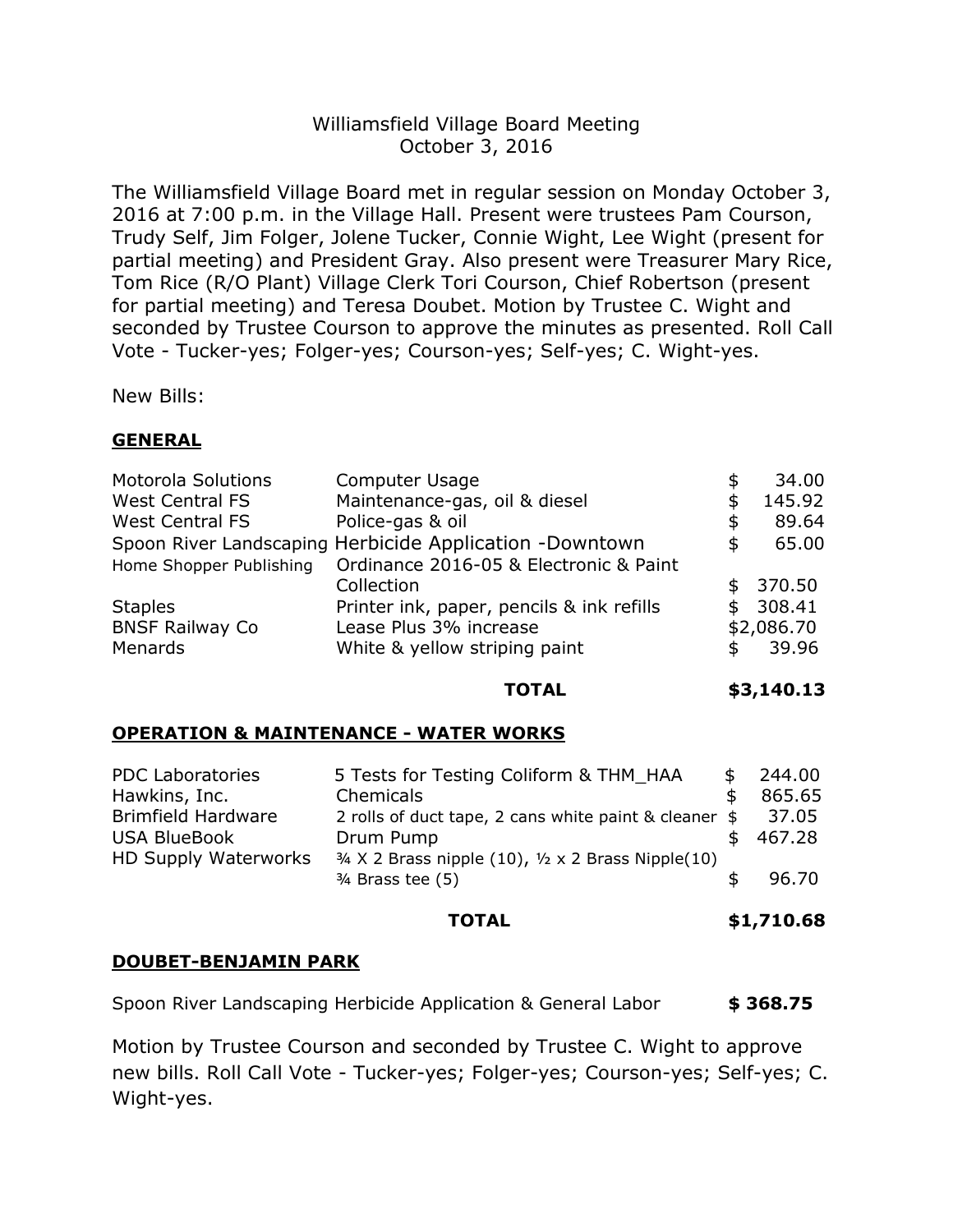Motion by Trustee Self and seconded by Trustee Folger to approve financial statement. Roll Call Vote - Tucker-yes; Folger-yes; Courson-yes; Self-yes; C. Wight-yes.

Public Comment: Teresa Doubet representing Williamsfield Parks Association asked approval to start the fundraising process on the playground equipment for Doubet-Benjamin Park. President Gray inquired on the plan and the cost. Teresa stated the estimate for the equipment is around \$100,000 and they hoped to have it done by spring of 2018. The FFA Alumni and Park Association are going to work together to raise enough funds for the equipment. Trustee Tucker wanted to make sure there is a plan for future upkeep and long term maintenance on the equipment.

Maintenance Department: The maintenance department has been striping walkways and working on water leaks. The leak by Klein's rental property came back. They were also working on a leak south of town. The hole in the gully near the bank is still in need of repair; President Gray suggested they start digging to see if it's a water problem or sewer. The sewer hole behind Chicago Ave will be repaired within the next week.

Police Report: Chief Robertson stated to the board that Thanh's generously donated \$1,000 to the Williamsfield Police Department. The following calls of service were handled by the police department for the month of September:

Suspicious vehicle **EXACCE REPARTMENT PROBLEM** solved Damage to vehicle Report on file 911 hang up Unfounded Found property **Report on File** ATV Complaint Did not locate

Children in roadway Warned and advised ROF Ordinance complaint Grass in roadway-warned and advised Mini bike on roadway Warned and advised ROF Damage report **Report on file/extra patrol requested** Suspicious vehicle **Case Council** Owner removed on arrival 911 Open line Child playing with phone/warned & advised (4) street lights out and ameren was called & all were fixed the next day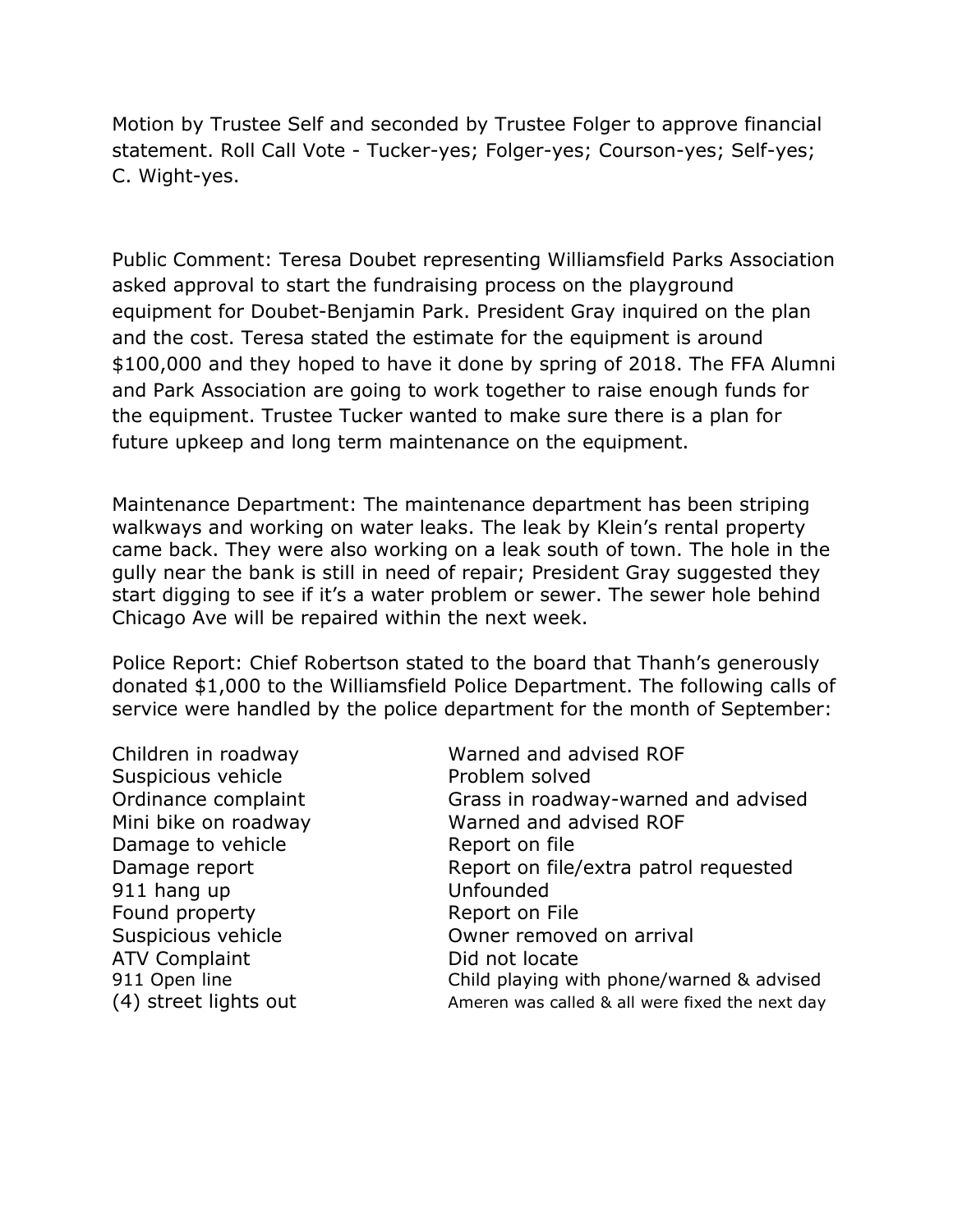# **Citations issued in September:**

| Violations           | <b>Citations</b> | Warnings |
|----------------------|------------------|----------|
| No insurance         |                  |          |
| Speeding             |                  |          |
| Disobeyed Stop Sign  |                  |          |
| Headlight            |                  |          |
| Expired registration |                  |          |

Park Report: Trustee Courson informed the board that Ag Day was very successful; the food sales increased by 33%. Because of the electrical upgrades there were no blown circuits. The Ag Day Committee apologized for the ruts at the park made by big equipment; the ground was very soft from the heavy rains, the ruts could not be avoided. Most of the ruts will work out over winter's freeze and thaw. The park can be rolled in the spring. The High School golf team members and other volunteers laid concrete and carpet at the mini golf area. A split rail fence will be put up and rock and plants will be placed in the future.

Water Report: A \$400 transfer pump went out last week and Tom had to get that replaced. A new chorine pump was installed to keep the level more constant. Andy Logsdon from Bruner, Cooper and Zuck will have the permits ready and will be ready to move forward with the next steps to change the flow of the pipes. The residents at both apartment buildings are now paying the minimum monthly water usage fee, so they now comply with the water ordinance.

Street Report: The oil and chipping looks good and now the maintenance department will focus on getting their equipment ready for winter.

Old Business: The Village is now finished paying money out of the water grant, the grant paid for 75% of the major changes/repairs that were made to the water tower and the Village was responsible for 25% of the expenses. The next step in the water grant process will be to have a public meeting to summarized how the water grant was consumed, an audit will be done by and then it will be finalized. "Unsightly property A" trees and debris have removed and the yard has been mowed; the unregistered vehicle still needs to be handled. "Property A" owner will now be billed for the cleanup and if that is not paid the Village can put a lien on that property. The cleanup process at "property B" started last week. A board member was assigned to make sure all other residents in town are following the unsightly property's standards. Oberlander is still working on getting the computers updated/replaced at the R/O building. The board members reviewed the